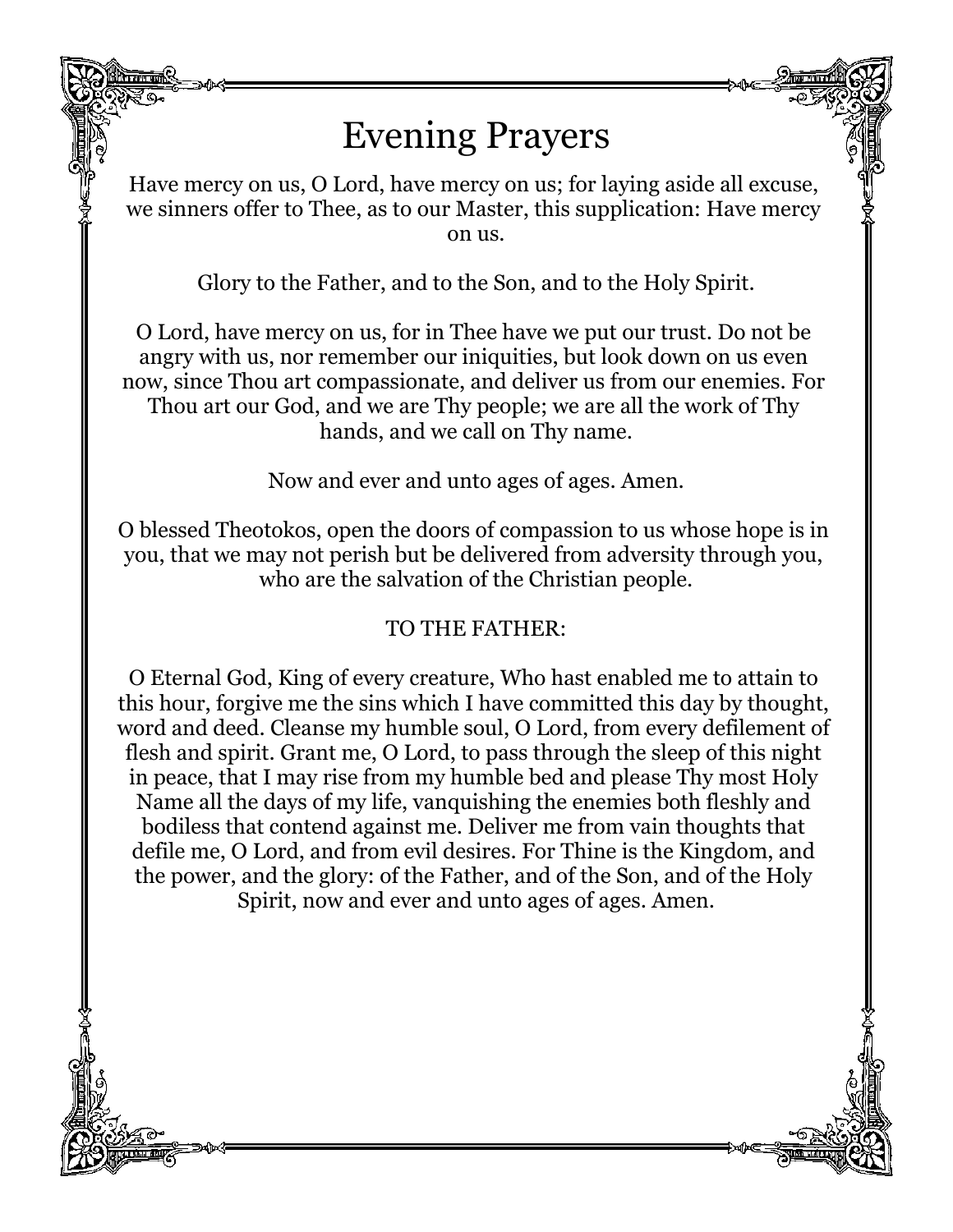## TO JESUS CHRIST:

O Almighty Word of the Father, Jesus Christ, Who art Thyself perfect: Because of Thy great mercy, do not ever depart from me, Thy servant, but always abide in me. O Jesus, Good Shepherd of Thy sheep, let me not fall into the disobedience of the serpent, nor leave me to the will of Satan, for the seeds of corruption are in me. O Lord God adorable, O Holy King Jesus, guard me while I sleep with the unfading light, Thy Holy Spirit, through Whom Thou didst sanctify Thy disciples. Grant even to me, Thy unworthy servant, O Lord, Thy salvation upon my bed. Enlighten my mind with the light of the understanding of Thy Gospel; my soul with love of Thy Cross; my heart with the purity of Thy word; my body with Thy passionless passion; preserve my thought in Thy humility, and raise me at the time proper for Thy glorification. For Thou art most glorified with Thy Father, Who is without beginning, and Thy Most Holy Spirit, unto the ages. Amen.

## TO THE HOLY SPIRIT:

O Lord, Heavenly King, Comforter, the Spirit of Truth, be compassionate and have mercy on me, Thy sinful servant. Remit and forgive me, the unworthy one, all the things which I have sinned as a man, both voluntary and involuntary, in knowledge and in ignorance: from my youth, from learning of evil, and from emptiness or despair. If I swore with Thy name, or stained it in my reasoning; or dishonored someone; or cursed someone with my anger; or saddened him; or if I have become angry over something; or lied; or slept unfittingly; or if a poor man came to me and I despised him; or if I saddened my brother; or frustrated or judged someone; or became puffed up and proud; or if while standing in prayer my mind was moved by the evil of this world; or contemplated suicide; or over ate and over drank, or laughed without reason; or thought of evil; or if I saw another's good and was bound by it in my heart; or spoke in an unseemly manner; or laughed at my brother's sin; forgive me, for my sins are countless in number. If I have forsaken prayer, or done anything evil - I do not remember, for I have committed even more! Have mercy on me, O Master my Creator, Thine unworthy and unprofitable servant. Forgive, remit, and loose my sins, for Thou art gracious and lovest mankind; that I may rest in peace and sleep, though a prodigal, sinful and wretched, so that I may adore and praise and glorify Thy most honorable Name, together with the Father and His only-begotten Son, now and ever and unto ages of ages. Amen.